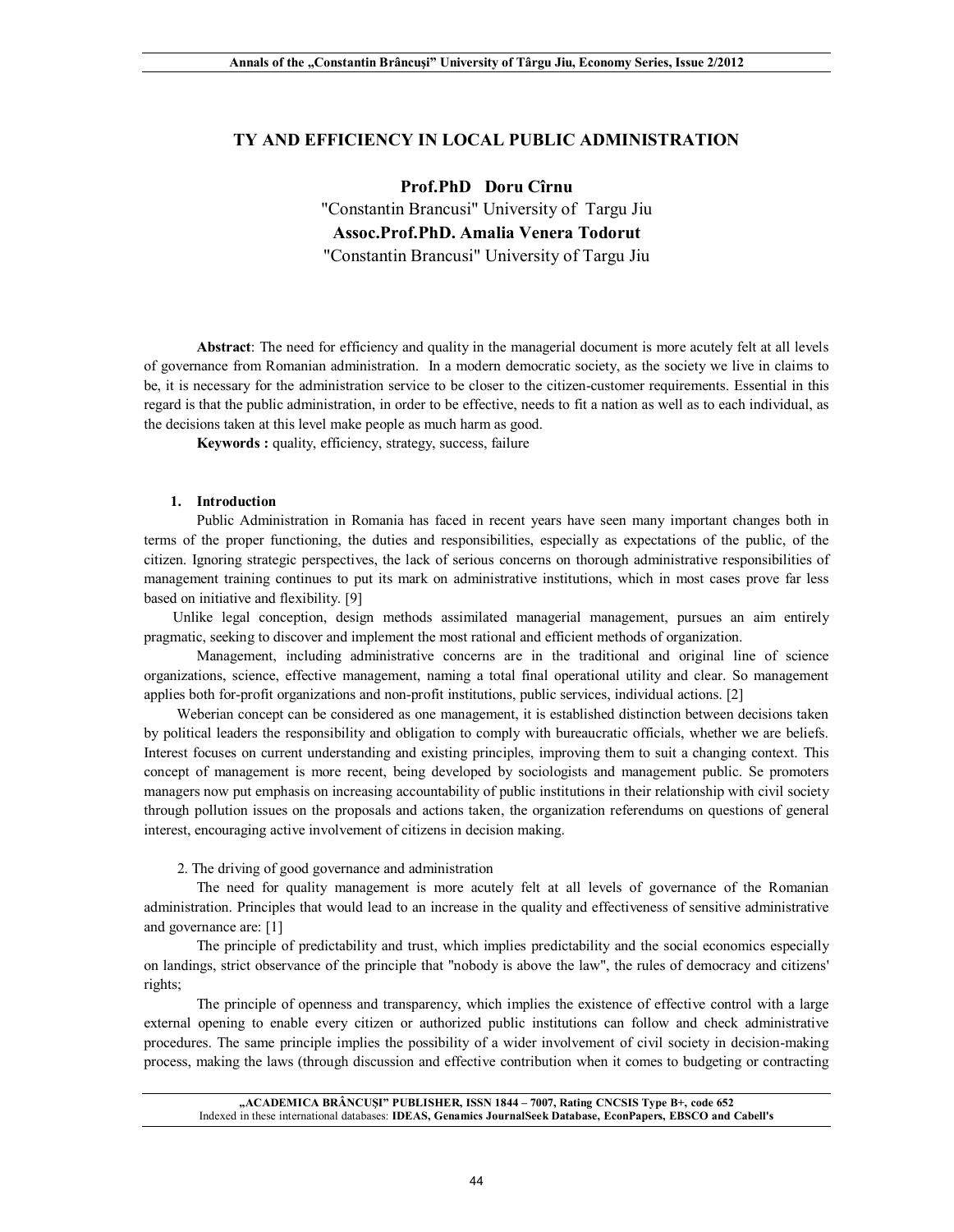certain loans). The principle should be based on access citizens to public information (to be informed of how public money is spent taking active steps to involve them more in public life);

-The principle of responsibility means responsibility of each administrative body for its actions so as to protect the best interest of pubic and private sectors which would lead to substantial improvement in the quality of decision making;

Efficiency and rationality-principle concerns the relationship between results and resources consumed, both aimed at increasing the performance of the administrative and accurate and rigorous law enforcement.

These principles can be translated into practice and have the expected results only by special attention to human resource of the entire administrative system, to increase its quality and quality of public services. To achieve this goal, it is necessary a better staff training on the citizen-client relationship, on devolution and decentralization process, about relations between different structures and bodies administrative. What happens now is a attempt to reactivate, including conceptual, public sector reform, a redefinition of state bodies, the state's role in the economy of all forms of relations between civil servants, politicians and citizens who have to sit back issues leading to values, ethics , dignity, honesty and responsibility. [2] to do this requires careful monitoring of each action taken under a system of performance indicators, and each public servant both by established systems of control and evaluation, especially by awareness and self-evaluation. [7]

The self-evaluation is a tool for total quality management excellence model inspired by the European Foundation for Quality Management (EFQM) model and Speyer of the German University of Administrative Sciences. The self-evaluation is based on the premise that excellent results-oriented performance of key individuals, human resources and society are achieved through leadership, defining policy and strategy, leading employees and using partnerships, resources and processes. The self-evaluation to the organization of work from different angles simultaneously, to generate an overall analysis of organizational performance.<sup>[7]</sup>

### **3.The Strategy of Quality in Prefecture**

For the strategic project were defined first defining elements of any strategy: purpose, vision, mission, values. Distinguish a set of values that emphasize that simply want to replace the concept of citizen, with the customer and the project will pursue all activities centered on the customer.

Prefecture values County operates the principles on which total quality management.

But who are the beneficiaries of all these goals?[3]

1. Customer – by satisfying the requirements and needs for services;

2. Institution partners – ensuring confidence in the institution and an improved quality of services provided;

3. Employees – by increasing motivation, involvement and their attachment to the institution;

4. Prefecture itself – by reducing the costs of non-quality, improve image, streamline activities, increase confidence in the institution and its management, decrease repetitive errors, creating a climate conducive to professional development of employees.

The next step consists of defining the strategic objectives:

1. Increase customer satisfaction;

2. To improve the organization and functioning;

3. Improving the image.

And then the operational objectives:

Operational objectives for the no. 1 strategic goal

- 1. Improving customer relationship;
- 2. Increasing awareness of the needs, requirements and expectations;
- 3. Increase customer awareness on areas of responsibility.

Operational objectives for the no. 2 strategic goal

- 1. Ensuring a stable and effective organizational framework;
- 2. Human resource development;
- 3. Raising awareness and motivation of employees on quality management;
- 4. Improving internal communication within;
- 5. Increased transparency of the budget for;
- 6. Attracting financial assistance grants provided by the EU;

#### **"ACADEMICA BRÂNCUŞI" PUBLISHER, ISSN 1844 – 7007, Rating CNCSIS Type B+, code 652** Indexed in these international databases: **IDEAS, Genamics JournalSeek Database, EconPapers, EBSCO and Cabell's**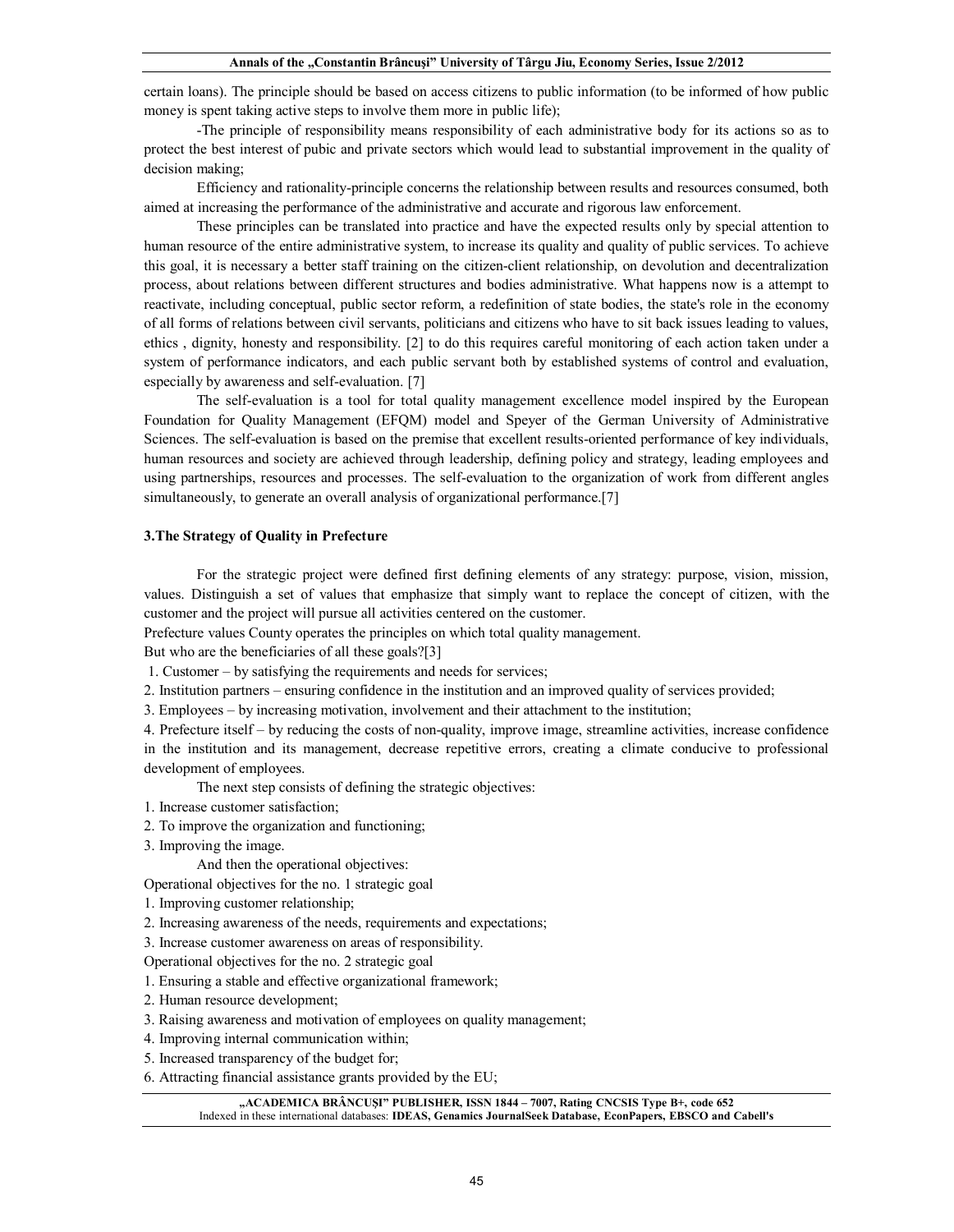7. Improving external communication;

8. Continuous improvement of service provided;

9. Strengthening the conduct surveillance activities in the functional structures.

Operational objectives for the no. 3 strategic goal

1. Increased awareness of efforts to improve the quality of services provided;

2. Improving the quality of the interface;

3. Increased involvement of civil society in action.

Upon completion of defining the objectives to be reached, the manager may proceed with the project implementation progress in time and space which represent it in a table attached. The strategy is mandatory for all staff, from the date of its adoption by order of the prefect.

The next step is a careful monitoring and ongoing assessment of activities to implement the strategy.

Monitoring will be an ongoing process and is based on the evaluation process also provides the necessary adjustment of both the strategy itself and its implementation will be undertaken by a working group established by order of the prefect. It will develop a monitoring report each in its own operational procedures.[3]

Failure is felt deeply in human beings, especially when the failure of an organization reflects more on the manager's organization. All failures "break the head" manager because the manager responsible is the only feature that cannot be delegated. As a manager, if you empower a person to perform a task and it is a failure, then the manager responsible is not known because they choose to or because the employee had not delegated that task. For these reasons, every manager must be endowed with power to take equally, both success and failure. A manager is not only strong when no failures - this is virtually impossible, especially when failure is experienced and taken quickly remedied, corrected and restarted - the end result is success.[10]

Failure if the self-evaluation strategy and implementation of quality management system QMS – ISO in Prefecture, there is a certain failure, as the institution is at the limit of its credibility before the people and even deadlock failure to achieve its objectives.

Therefore, the prefect, failure in this case will produce a great mental pressure, which correlated with all the obstacles and unfavorable factors, may lead to a catastrophe.

After comparing the two situations should be deciding on the optimal deployment option. Are raised, in case of failure and non negative actions - actions and then, for all these solutions are correct. Finally, go to its implementation - called.

## **4.Conclusions**

Organizational assessment questionnaire is the beginning of the institution's most important resource: human resource. Among the 60's questionnaires collected, there are a significant number of questionnaires were left blank on some questions or where undue negative aspects were reported. In this way, it created the foundations for designing an effective management system for ensuring and maintaining a high quality internal activities and services provided to citizens seeking. The ISO – QMS rules requirements for the management system of an organization that seeks to demonstrate the ability to consistently provide a product / service according to customers' requirements and legal requirements, to increase customer satisfaction through effective application of the system, including continuous improvement it.[8]

By applying TQM in the public sector get many benefits including:

- flexible management system designed to allow continual improvement of quality services;
- creating a corps of civil servants as motivated in their activity;
- continuous improvement of customer relations;
- process improvement in all categories of resource management in public institutions;
- a system of continuous training of employees;
- simplify management processes and execution of quality system procedures clearly defined and structured Timely detection and correction information system deficiencies.

With these objectives, we wanted to win and maintain public confidence and all current and potential partners, and at the same time ensuring that service quality is improving and it will be an ongoing process.[9] But keeping close to our customers requirements, we provide quality public services in public institutions.

**"ACADEMICA BRÂNCUŞI" PUBLISHER, ISSN 1844 – 7007, Rating CNCSIS Type B+, code 652** Indexed in these international databases: **IDEAS, Genamics JournalSeek Database, EconPapers, EBSCO and Cabell's**